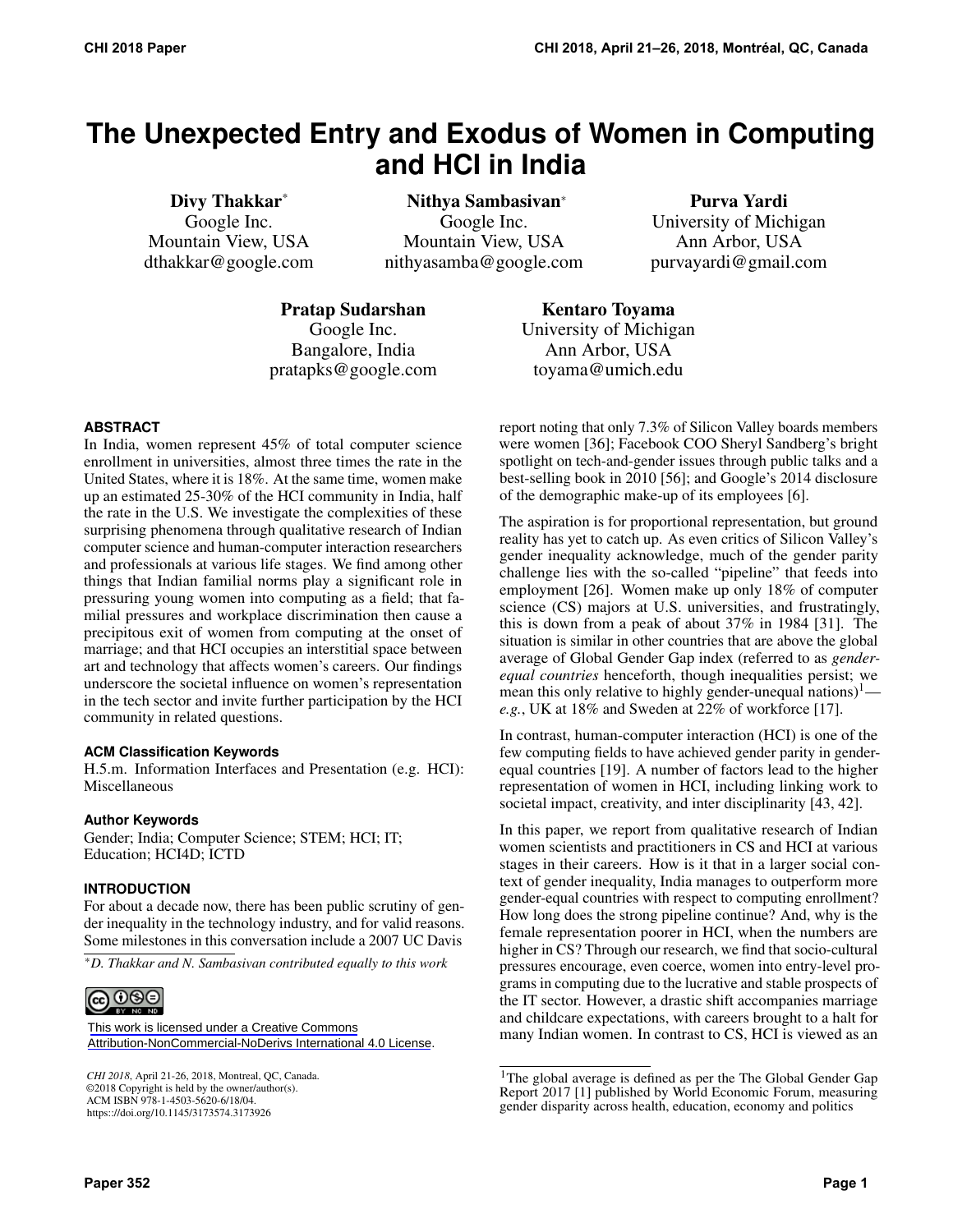arts field, hence considered less desirable, and compounded by discrimination issues in fieldwork and practice.

The novel contributions in this paper are as follows: First, we explore how women in the Indian computing sector experience gender-related issues across their lifetime, from undergraduates to researchers, and identify how gender discrimination and representation evolve through life stages. Against a backdrop of significant literature in gender-equal contexts, we highlight a range of culture-dependent differences. Second, we find a number of substantial differences in perceptions—by women and by Indian society as a whole—of HCI compared with computer science. To our knowledge, these have never been investigated formally anywhere in the world. Finally, we argue that it is imperative that HCI researchers participate more vigorously in understanding the human-system interface that excludes so many women. To this end, we provide some suggestions for the design, policy, and education around women's participation in computing and HCI.

# **RELATED WORK**

Our research relates to three main strands of related work. First, the significant literature examining the many factors leading to low representation of women in computing in genderequal countries, particularly the United States where prior work covers a lot of ground. Second, a less exhaustive literature considering similar questions in India, the context of this research. Finally, feminist scholarship in HCI and computing, mainly in gender-equal countries.

# **Gender disparity in computing in the United States**

Women in computing in the United States face stiff headwinds throughout their lifetimes. The problems begin with sociocultural factors such as gender stereotypes [\[32\]](#page-10-7), subtle biases against girls in early education [\[47\]](#page-11-3), and lack of encouragement and exposure [\[33\]](#page-10-8). These forces continue throughout formal schooling through university education leading to drop in confidence levels [\[12,](#page-10-9) [23\]](#page-10-10). At work, related socio-cultural factors and sexism lead women to disproportionately consider leaving the workplace [\[13,](#page-10-11) [26\]](#page-10-2). Issues such as gendered work environments, childcare duties, and a lack of female role models are cited as prominent factors leading to the attrition of women in science professions [\[62\]](#page-11-4), in research [\[46\]](#page-11-5), and in academia [\[69,](#page-11-6) [22\]](#page-10-12). Current work identifies barriers at specific phases, which we extend further by comparing against various career stages in computing and HCI in India.

# **Gender disparity in computing in India**

India has one of the lowest participation rates of women in the labor market at 27 % [\[3,](#page-10-13) [37,](#page-10-14) [16\]](#page-10-15). In India's IT industry, women were a negligible presence in the 1980s, but their numbers have steadily grown since, comprising approximately 30% of IT workers today [\[65\]](#page-11-7). In other words, women in Indian IT have matched the rate of participation of women in the general workforce. The change has been attributed to market forces and changing social norms related to the booming IT economy within the constraints of a patrifocal society [\[27\]](#page-10-16). However, women's participation is disproportionately limited to junior positions (80% by one measure [\[53\]](#page-11-8)), and the same "glass ceilings" afflicting U.S. tech companies appears to exist in

India as well [\[28\]](#page-10-17). Venkatesh *et al*. [\[66\]](#page-11-9) find that in STEM research careers, promotions depended more on gender than on productivity. Gupta [\[29\]](#page-10-18) notes that social prejudice against working women greatly limits women from obtaining top positions. Although the above work addresses Indian women's technology careers in piecemeal fashion, no systemic analysis of their career trajectories has been conducted. Our study performs such an analysis across women's various adult career life stages. To the best of our knowledge, prior research about women in HCI in India does not exist.

## **Feminist HCI scholarship**

Gender studies has a long history of investigating women and work (*e.g.*, [\[15\]](#page-10-19)), and the gender lens has been extended to the field of HCI [\[38,](#page-10-20) [5\]](#page-10-21). Issues central to feminism such as agency, identity, subjectivity, and cultural difference have been brought to light in HCI, by Bardzell and Churchill [\[5,](#page-10-21) [4\]](#page-10-22). Satchell [\[57\]](#page-11-10) and Inkpen [\[35\]](#page-10-23) have argued for considering gender in design practices in HCI. Kotamraju [\[38\]](#page-10-20) and Light [\[40\]](#page-11-11) have discussed the gendered identities of female researchers and the performative acts they play in conducting HCI research. To further the community of female HCI researchers and feminism in HCI, several workshops have been held [\[19,](#page-10-5) [18\]](#page-10-24). While gender-sensitive design practices and values have been a major area of inquiry in HCI, less attention has been paid to the representation and experiences of female HCI researchers globally. One exception is work by Dray *et al* [\[19\]](#page-10-5), which found that women in the Global North are attracted to HCI owing to its creative bent. In this work, we seek to broaden feminist HCI scholarship to the Indian context with an intersectional lens [\[58\]](#page-11-12). We apply a pluralist [\[5\]](#page-10-21) approach and contribute to the body of knowledge about factors affecting CS careers in the Global South.

# **BACKGROUND**

We provide a brief history on CS & IT education in India along with the evolution of HCI over the years.

# **History of IT and CS education in India**

The first formal computer science program in India was introduced in 1980 [\[55\]](#page-11-13). Currently there are over 10,000 institutes in India that offer engineering degrees; nearly as many institutions offer CS & IT degrees. Several computing bodies and prestigious conferences have a presence in India, including an official ACM office and a Grace Hopper Conference-India. Students are generally pushed into medicine and engineering, including IT and CS by parents [\[55\]](#page-11-13). The undergraduate program is generally rigid—curricula are fixed with little flexibility to try out different courses, and switching majors means re-starting the program from year one.

# **Growth of the Indian IT industry**

The Indian IT and IT-enabled services industry is a highgrowth sector, contributing 9.5% of the GDP in 2016, employing 3.9 million people directly and generating USD 120 billion annually in revenue [\[34\]](#page-10-25). The history of IT growth in India can roughly be divided into three phases. In the first phase, India emerged as a destination for outsourcing and 'offshore' business processing office (BPO) jobs. Growth of the IT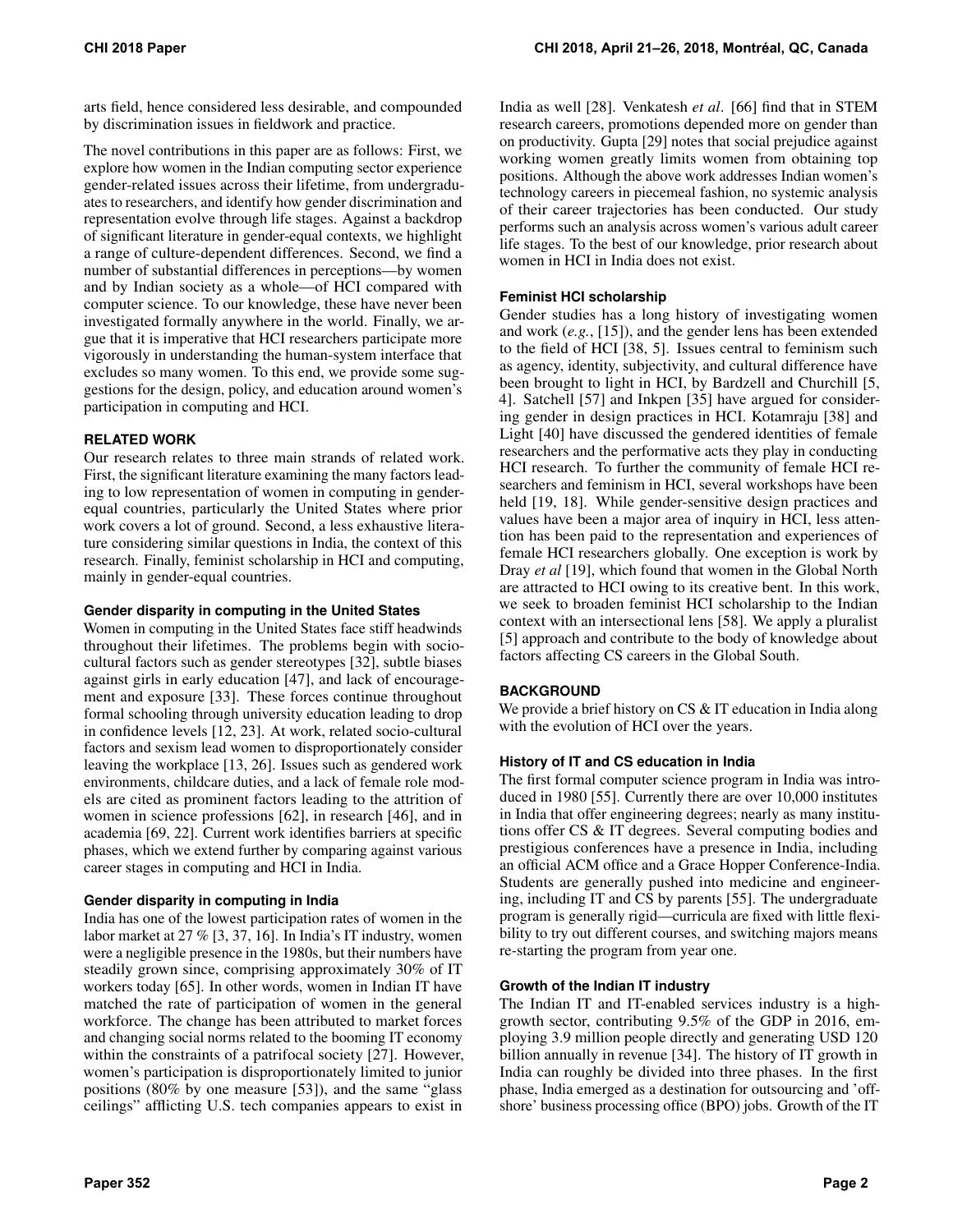industry began after 1991 when India defaulted on its debts to the IMF, hence liberalizing its laws for the IT industry as a new growth engine. Concessions were created to open new software 'technology parks' with satellite technology to manage off-shore client requirements. The industry further saw a spurt in growth in 2004 when the new government declared "IT as India's tomorrow," creating infrastructural reforms in banks and public sector to install software infrastructures [\[55\]](#page-11-13). Entire suburban technology townships emerged, such as Hyderabad's HITEC city, Bangalore's Electronic City, and Chennai's IT corridor. In its second phase in late 2000s, Indian engineering talent and vast consumer base attracted software development offices of multinational corporations like Cisco, Google, and Microsoft (India was often the site of these firms' first engineering centers outside the Global North). In its third phase as a more mature technology industry in 2012, India attracted over 4 billion USD in venture capital funding [\[2\]](#page-10-26) with over 4,500 homegrown start-ups [\[54\]](#page-11-14). More than 50% of the incubators were set up between 2012-17 [\[54\]](#page-11-14). Many of these startups have been successful in gaining user adoption among Indians, such as Flipkart, Myntra and Saavn.

## **HCI in India**

HCI growth in India has not kept pace with the growth of the software industry. HCI is offerred as an elective at some universities; an HCI track was offered as part of a Bachelor in Design degree at the Indian Institute of Technology (IIT) Guwahati in 2003; but HCI is not offered as a full program at the undergraduate level in any Indian university. Only two central universities offer a PhD in Interaction Design currently (IIT Guwahati and IIT Bombay).

But, the field is growing. The first HCI conference was organized in 2004 by the HCI Professional Association of India, with close to 30 attendees. It is now held annually and invites conferences like Interact to India. The Indian HCI community has an informal mailing list with around 2,700 members since circa 2001 but the forum is active mainly for administrative purposes only. Practitioners in our study estimated the size of the HCI community to be around 10,000 people (compare this with 600,000 students graduating in CS every year).

With India transitioning from outsourcing work to product development for its own consumers, HCI is increasingly integrated into Indian product development cycles. HCI and UX jobs are growing in industry, for user researchers, visual/interaction designers and prototypers.

# **METHODOLOGY**

We gathered data on Indian women and computing through 39 semi-structured interviews and 3 focus groups. We conducted a total of 50 hours of interviews and 8 hours of observations. Table 1 summarizes participant demographics.

The study was designed to include Indian women in all stages in the tech sector, spanning industry IT practice as well as academic research. The sampling aimed for a mix of geographical origin and site of university education (India and USA). The interviews were conducted with female undergraduate (UG) and graduate (PG/PhD) students in computer science, HCI students (HCI), IT employees (IT), and both junior (JR) and

senior (SR) professors, industry research scientists (IR) in computer science and UX researchers (UX) in industry. We additionally interviewed HCI professionals in India who pioneered HCI in India, both in academia as well as in industry.

University students (undergraduate, master's, and PhD.) were those who attended top-tier national and regional universities in India, some of whom also had experience with graduate school in the United States. The students were recruited through university faculty, Android developer groups, Women Techmakers events, and snowballing. Research scientists and IT professionals were identified through university and corporate websites and contacted by e-mail. Faculty in our study were recruited from premier computer science research universities in India through e-mail.

Almost all of the interviews were conducted in person, with the exception of two interviews conducted via video calls. Interviews were audio-recorded and transcribed. Interviews were conducted in English, the language of choice of our participants. Though we did not constrain recruiting by sexual identity or orientation, all of our participants identified as heterosexual cis-gender women.

Observations of computer science events and initiatives were conducted during June 2016-August 2017. These were conducted at Lean In Bangalore, Technovation in the San Francisco Bay Area, and Google Science Fair in New Delhi.

## **Study Questions**

The interviews were designed to capture major motivating factors, challenges and experiences with respect to computing education and careers at various life stages. The questions were focused on childhood years, formal education up to university, university education, and professional life, with an emphasis on eliciting concrete personal stories. The interview protocol included questions about participants' women peers and gender biases, personal and professional experiences, and sex-based discrimination faced in their place of work. Participants in HCI professions were additionally asked about the challenges of HCI research in India.

#### **Data Analysis**

We carried out a structured, qualitative data analysis to summarize and interpret the interview data we collected. Our analysis approach drew from related literature and existing theoretical understanding of the subject. Interview data were analyzed using a general inductive approach [\[63\]](#page-11-15). Interview transcripts were read multiple times, affinity clusters were developed, and key themes were derived and iteratively refined. The emergent themes were aligned with life stages, which provides the organizational structure in our findings.

# **FINDINGS**

We analyze factors affecting Indian women in their journeys through computing education (undergraduate, master's and PhD) and careers (both IT and research or academia). Throughout the findings, we compare findings from India with related literature on the Global North, particularly the United States, where robust data are available across life stages of women in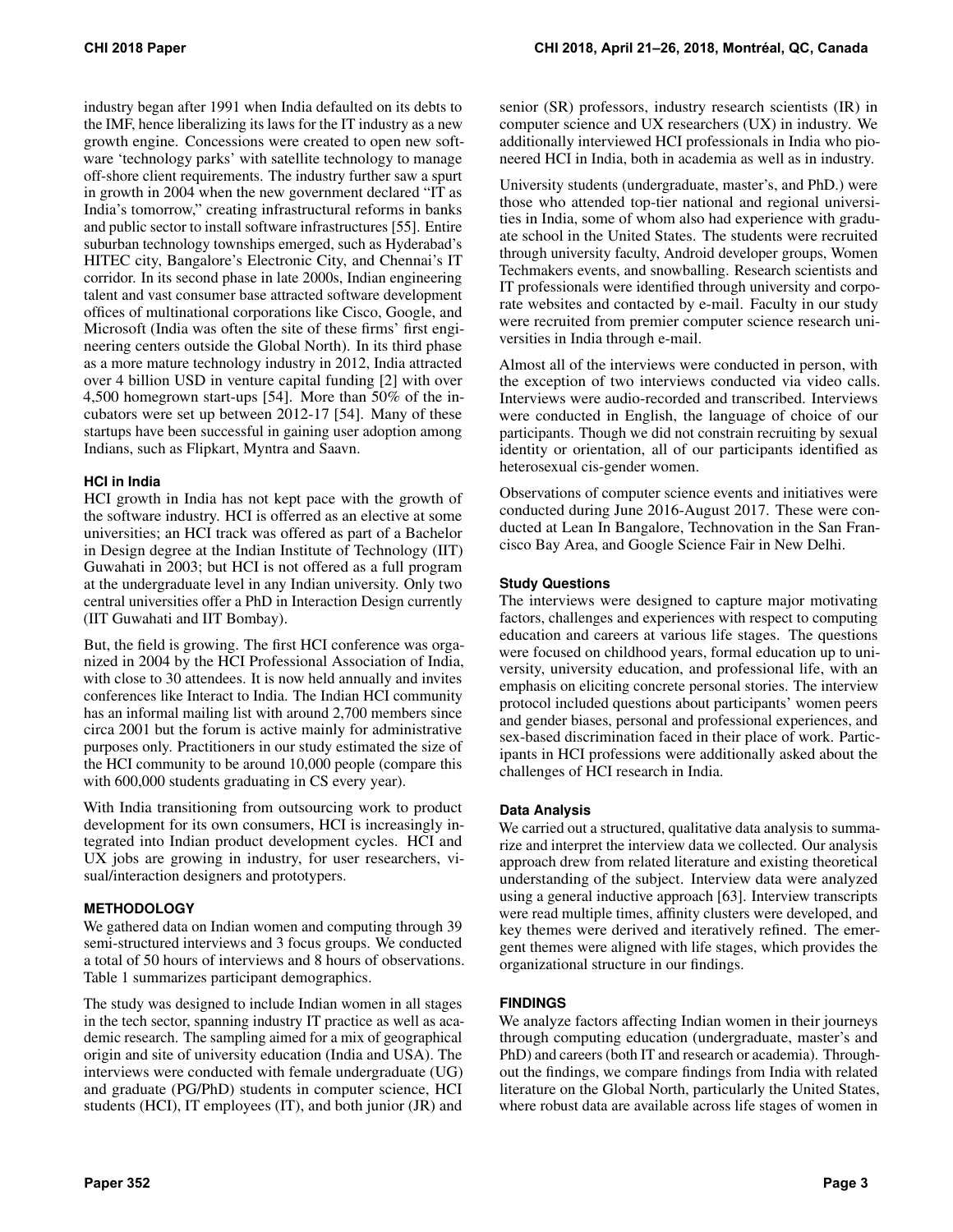| <b>Phase</b>                                              | No.            | <b>Locations</b>           |  |  |  |  |
|-----------------------------------------------------------|----------------|----------------------------|--|--|--|--|
| Undergrad (UG)                                            | 5              | Bangalore                  |  |  |  |  |
| Master's (PG)                                             | 4              | Bangalore                  |  |  |  |  |
| HCI students (HCI)                                        | 7              | Ann Arbor                  |  |  |  |  |
| PhD (PhD)                                                 | 11             | Chennai, Bangalore         |  |  |  |  |
| Asst profs (JR)                                           | 5              | Mumbai, Bangalore, Chennai |  |  |  |  |
| Assoc $\&$ Full profs $(SR)$                              | 4              | Mumbai, Bangalore          |  |  |  |  |
| IT employees $(IT)$                                       | 5              | <b>Bangalore</b>           |  |  |  |  |
| Industry researchers (IR)                                 | $\mathfrak{D}$ | Bangalore                  |  |  |  |  |
| $UX$ researchers $(UX)$                                   | 5              | Bangalore                  |  |  |  |  |
| Table 1. Demographics of the research study participants. |                |                            |  |  |  |  |

CS. Figure 1 explains the various motivators and inhibitors for women in CS at every life stage. $<sup>2</sup>$  $<sup>2</sup>$  $<sup>2</sup>$ </sup>

A broad overview of our findings is as follows: Initially, through undergraduate and master's programs, socio-cultural pressures encourage women to enter CS as a field, with parents in particular expecting better financial and marital prospects. However, as women advance through further education and early careers, their ambitions meet familial duties and societal expectations. Marriage and childcare norms in India saddle women with a burden even heavier than that felt by their peers in gender-equal countries. Thus, participation of women starts unusually high but then experiences a dramatic drop: from 45% among undergraduates, to 30% in the IT workforce, to around 10% of CS researchers, and less than 1% of C-level executives in the IT sector. The situation for women in HCI differs in particulars, but the overall patterns are similar.

#### **Childhood: little gender bias**

We start with a brief overview of childhood factors influencing computing participation, based on recall experiences. CS is introduced as a course in sixth grade as per the National Council of Education and Training (NCERT) curriculum [\[50\]](#page-11-16) which is followed in all schools affiliated with the Central Board of Secondary education. The lack of biases at early stages and early introduction of CS leads to a level playing field. One of the surprising findings of our interviews was how few participants mentioned any concerns about their ability to do technical work either in an absolute sense or relative to men, in sharp contrast to the U.S. context [\[14,](#page-10-27) [49,](#page-11-17) [60\]](#page-11-18).

# **Undergrad: bright futures** *through* **CS**

India's booming IT industry makes it a prime employment destination for middle class India. Its IT industry has been consistently growing since economic liberalization in 1991 [\[55\]](#page-11-13), creating as many as 3.7 million jobs per year [\[61\]](#page-11-19). Multinational technology companies pay engineers well. [\[9\]](#page-10-28). Families are keenly aware of these economic prospects, which also affect marriage options—a process that is highly formalized.

CS is in strong demand at the undergraduate level. Consistent with other studies [\[48\]](#page-11-20), one finding is that parents have significant say in their children's career decisions. Families look to their children to uphold and promote their social and economic status [\[65\]](#page-11-7). Lower and middle-class families generally expect their children to provide them with security in old age. A participant notes the difference in opinion with her parents:

*I'd have wanted to do a BSc in Math but my parents led me to a CS degree. I soon realized the economic benefits of CS and gradually grew fond of it. - SR3*

CS programs in premier institutes like the Indian Institutes of Technology (IIT) are extremely competitive, admitting only the top 0.2% (out of 1.2 million who appear for the required entrance exam), [\[52\]](#page-11-21). Providing nuance to findings of gender parity [\[20\]](#page-10-29), our participants reported not feeling "smart enough" as compared to their male peers at premier institutes. However, we did not observe any gendered self-confidence issues moving to master's and PhD in elite universities.

Participants reported that they were attracted to the economic stability of CS and its high paying jobs. They pointed out that self-sufficiency and financial independence (even from their husbands and parents) was important to avoid the burden of any form of harassment in the future. IT-related jobs are considered "safe" for women because they are white-collar jobs in which employees interact with a narrow, educated stratum of society. Physical safety was noted as a deep concern for women in India, and particularly for their parents, who tend to imagine sexual assault as an ever-present threat. Parents thus see in CS jobs innocuous desk jobs, air-conditioned offices, and secured buildings with gated entrances. Even compared with other engineering disciplines, CS is a safe bet; mechanical engineers, in contrast, may be required to do physical tasks on a shop floor or to interact with people doing menial work. Our participants reported that their parents discouraged or forbade any career involving physical hardships, late nights, or the perceived possibility of physical assault.

Finally, in a few cases, women expressed that their gender worked to their advantage in the university. IR3 noted that women received gentler treatment in lab courses and higher grades in some classes. The value of this kind of special treatment is dubious, however. In a few instances, our participants related missed opportunities where male students were favored for challenging projects by male faculty.

# **Master's degrees: recovering agency**

Master's degrees in CS are seen to have the same advantages as CS undergraduate degrees, but with greater force: even better job and marriage prospects. Our participants reported that a master's degree was a matter of honor for the family and a boost to the marital profile of the participant. (Arranged marriages in India are often preceded by an offline or online exchange of "profiles"—marriage-related resumes.) Several participants noted that their degrees were prominently printed on wedding invitations, and, in some cases, the degree signaled the proportionate amount of dowry paid by the daughter's family to the groom.

<span id="page-3-0"></span><sup>2</sup>Sources for India stats: All India Survey on Higher Education (AISHE) report (2015), Women and IT scorecard by NASSCOM (2017), ACM India computing survey (2017), HCI estimate by full professor (2017). Sources for U.S.A. stats: National Science Foundation (NSF) Women, Minorities, and Persons with Disabilities in Science and Engineering Report 2017, User Testing UX and User Research Industry Survey (2017), J. Kaye, Some Statistical Analyses of CHI (2016).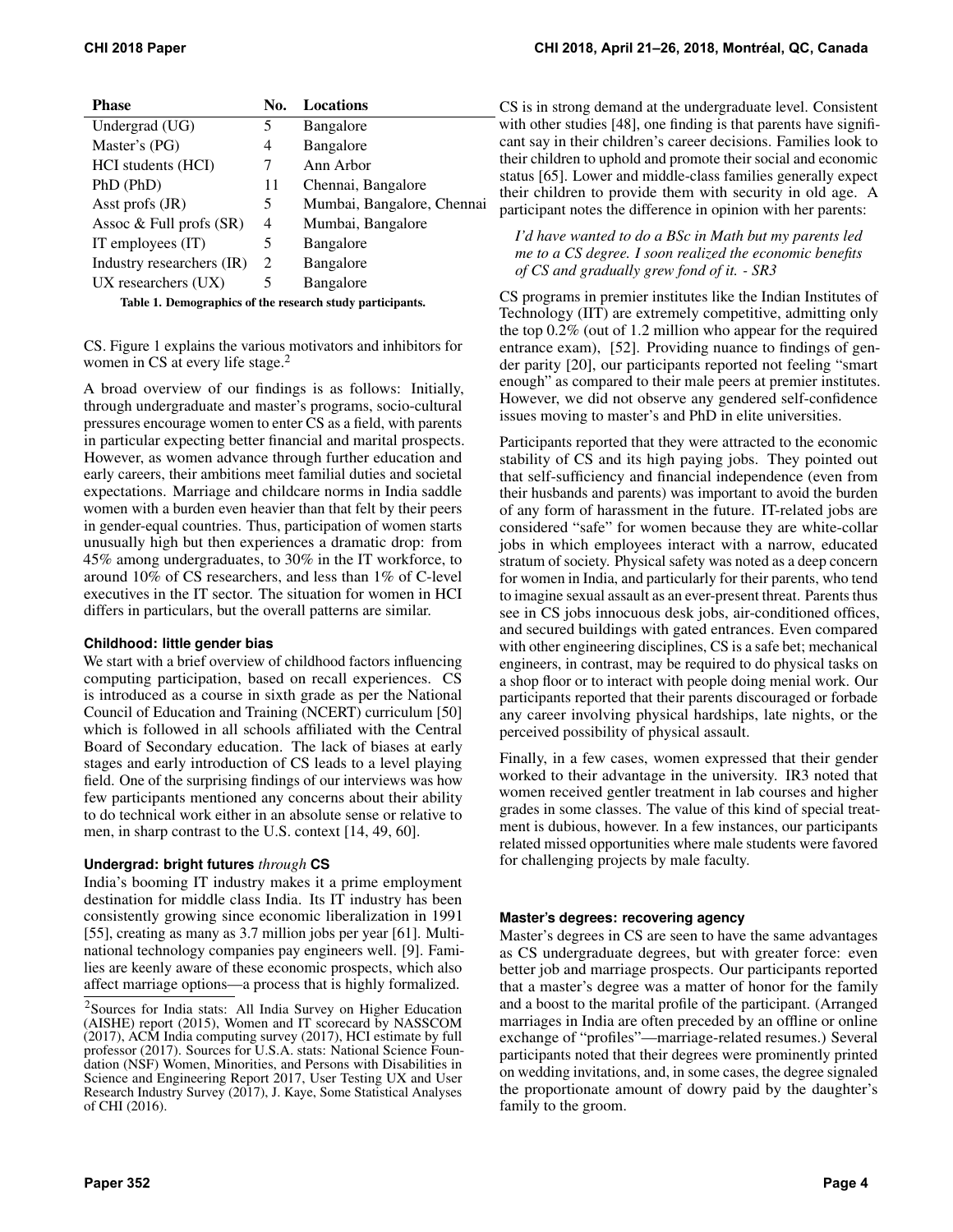|                                          | Undergrad                                                                                                                                | Postgrad                                                                                                                                                                                           | Ph.D.                                                                                                                                                                                                                                              | <b>IT professional</b>                                                                                                                                                                                                                                | Research<br>scientist/academic                                                                                                                                                                                                      | <b>HCI professional/</b><br>researcher                                                                                                                   |
|------------------------------------------|------------------------------------------------------------------------------------------------------------------------------------------|----------------------------------------------------------------------------------------------------------------------------------------------------------------------------------------------------|----------------------------------------------------------------------------------------------------------------------------------------------------------------------------------------------------------------------------------------------------|-------------------------------------------------------------------------------------------------------------------------------------------------------------------------------------------------------------------------------------------------------|-------------------------------------------------------------------------------------------------------------------------------------------------------------------------------------------------------------------------------------|----------------------------------------------------------------------------------------------------------------------------------------------------------|
| % female<br>representation<br>India / US | 45%<br>18%<br>U.S.<br>India<br>2015<br>2014-15                                                                                           | 46.8%<br>28%<br>U.S.<br>India<br>2014<br>2014-15                                                                                                                                                   | 32.8%<br>17%<br>U.S.<br>India<br>2017<br>2014-15                                                                                                                                                                                                   | *80% of them entry level<br>30%*<br>24%<br>U.S.<br>India<br>2015<br>2016                                                                                                                                                                              | 10-15%<br>18%<br>U.S.<br>India<br>2015<br>2015                                                                                                                                                                                      | *US practitioners<br>51%<br>25-30%<br>U.S.<br>India<br>2016<br>2017                                                                                      |
| <b>Systemic factors</b>                  | + CS as a lucrative.<br>stable career.<br>+ Parental pressure.<br>+ Established<br>pathways.<br>- Emphasis on marks<br>over CS knowledge | + Increased mobility<br>and freedom in<br>getting away from<br>home.<br>+ Increased 'return on<br>investment' of CS<br>undergrad education.                                                        | - Fewer females<br>pursue due to self<br>confidence factors.<br>- Perceived as a<br>masculine field.                                                                                                                                               | + Comfortable<br>workplace.<br>+ Financial<br>independence.<br>+ Relatively easy<br>entry into IT sector.<br>- No role models.                                                                                                                        | + Strong interest in<br>Math<br>+ Seeking<br>independent careers.<br>+ Research careers<br>seen as stable.<br>- Tenure<br>discrimination                                                                                            | - HCI seen as arts, too<br>'soft' and low paying.<br>- New field, low<br>maturity in industry<br>- Perception of not<br>being technical.                 |
| Socio-cultural<br>factors                | + Job security<br>+ Marriage prospects.<br>+ Convenience and<br>physical security of<br>workplace                                        | - Reputed institutions<br>are selective and<br>far-flung.<br>+ Honour and<br>symbolic marker of<br>higher education.<br>+ Better marriage<br>prospects.<br>+ Desire to be taken<br>more seriously. | - Low Marriage<br>prospects, pressure to<br>study less to be<br>inferior to men.<br>- Pressure to find a<br>partner or relocate.<br>- Difficult in finding<br>female colleagues<br>- Difficult access to<br>PhD abroad and<br>competitive in India | - Marital and<br>childcare duties<br>interfere with growth.<br>- Assigned to cultural<br>activities and<br>hospitality duties.<br>- Casual sexism and<br>sexual harassment.<br>- Working women still<br>responsible for home,<br>hearth and children. | - Parents get uprooted<br>for childcare.<br>- Promotions become<br>tougher with<br>childcare and<br>domestic duties.<br>- Difficulty of finding<br>an equally qualified<br>man to marry.<br>- Underdeveloped<br>daycare facilities. | - Fieldwork is unsafe.<br>- Sexism and<br>disrespect in the field.<br>- Travel is necessary<br>but judged by society,<br>especially after<br>motherhood. |
| Resource capital                         | - Dearth of research<br>opportunity barring<br>Tier-1 institutes.<br>- Coding challenges<br>and hackathons are<br>hard to discover.      | - Difficulty of<br>procuring<br>scholarships for MS<br>abroad.<br>+ Parents' refusal to<br>fund high tuition fees.                                                                                 | - Difficulty of<br>publishing at top-tier<br>conferences as an<br>Indian researcher.<br>- Collaborations are<br>hard to strike.                                                                                                                    | - Staying relevant<br>with existing<br>technology.<br>- Credibility of online<br>certifications is low.                                                                                                                                               | - Few formal research<br>groups in India.<br>- Lower perceived<br>quality of local PhDs<br>due to brain drain.<br>- Very limited funding<br>- Political meddling                                                                    | - Fewer local forums<br>and communities.<br>- Full paper<br>acceptance to SIGCHI<br>venues is hard.<br>- Hard to find<br>collaborators.                  |

Figure 1. Factors affecting the CS/HCI pipeline in our study

A master's degree provided the ability to find more meaningful work through specialization, or in the case of HCI, to pursue creative passions within the IT industry. Five Professors in the study said, the master's degree offered women more freedom in a socially acceptable way to postpone marriage or work. Two participants cited narratives of rebellion and subversion when being pressured to marry at this stage, through tactics such as pointing to an elder sibling who was not yet married (social norms expect children to be married in their birth order). One participant said,

*My elder sister got married soon after [the 10th grade]. My younger sister, while I was an undergraduate. That pressure didn't come to me because I was very good at studies [and went on to a master's degree]. - SR3*

Funding was crucial at this stage. Since family funds were allocated for larger expenses like weddings, justifying the tuition was noted to be challenging. Scholarships were reported to have enabled ten of the sixteen participants from academia, industry and UX to pursue master's degrees, when other financial means were limited.

#### *Related work from gender-equal countries*

Notably, we found little evidence during schooling of Indian women facing the challenges faced by their peers in genderequal countries. Studies in gender-equal contexts identify gender stereotypes fueled in part by the subtle biases by teachers in early education [\[47\]](#page-11-3). Stereotypes give rise to a maledominated geek culture that is likely to emerge amongst boys where they may crowd out those (likely women) who feel

anything less than ardor for the subject [\[44\]](#page-11-22) and might eventually lead to loss of interest and aspiration for women to pursue CS [\[49\]](#page-11-17). These issues were rarely voiced by our Indian participants.

# **PhD: marriage pressures and isolation**

Only 32% of the PhD cohort in CS-related fields in India are women [\[51\]](#page-11-23) as against 47% at the master's level. A common theme among our participants was that while there was encouragement to pursue undergraduate and master's degrees in CS, it did not extend to PhD These concerns were largely related to issues around marriage and adult dynamics in India.

#### *Who will marry you?*

Families actively discouraged their daughters from pursuing PhD's out of fear that they would became "too educated to be married off." Sociologists have identified a tendency for women to "marry up" [\[24\]](#page-10-30), and in India, this inclination is formalized in arranged marriages, in which it is assumed by all parties that the bride will be of lesser status than the groom. The same norms, of course, expand opportunities for men with more education. And, these norms are often internalized by women themselves. One of our participants noted,

*My concern was if I become over-educated, I won't find a man. I wanted to get married and have kids...As an over-educated woman, you expect to find a man at least as good as you so your options become limited. - IR1*

In addition to the fear of over-education, there was an agerelated pressure to marry at the "right time." Parents were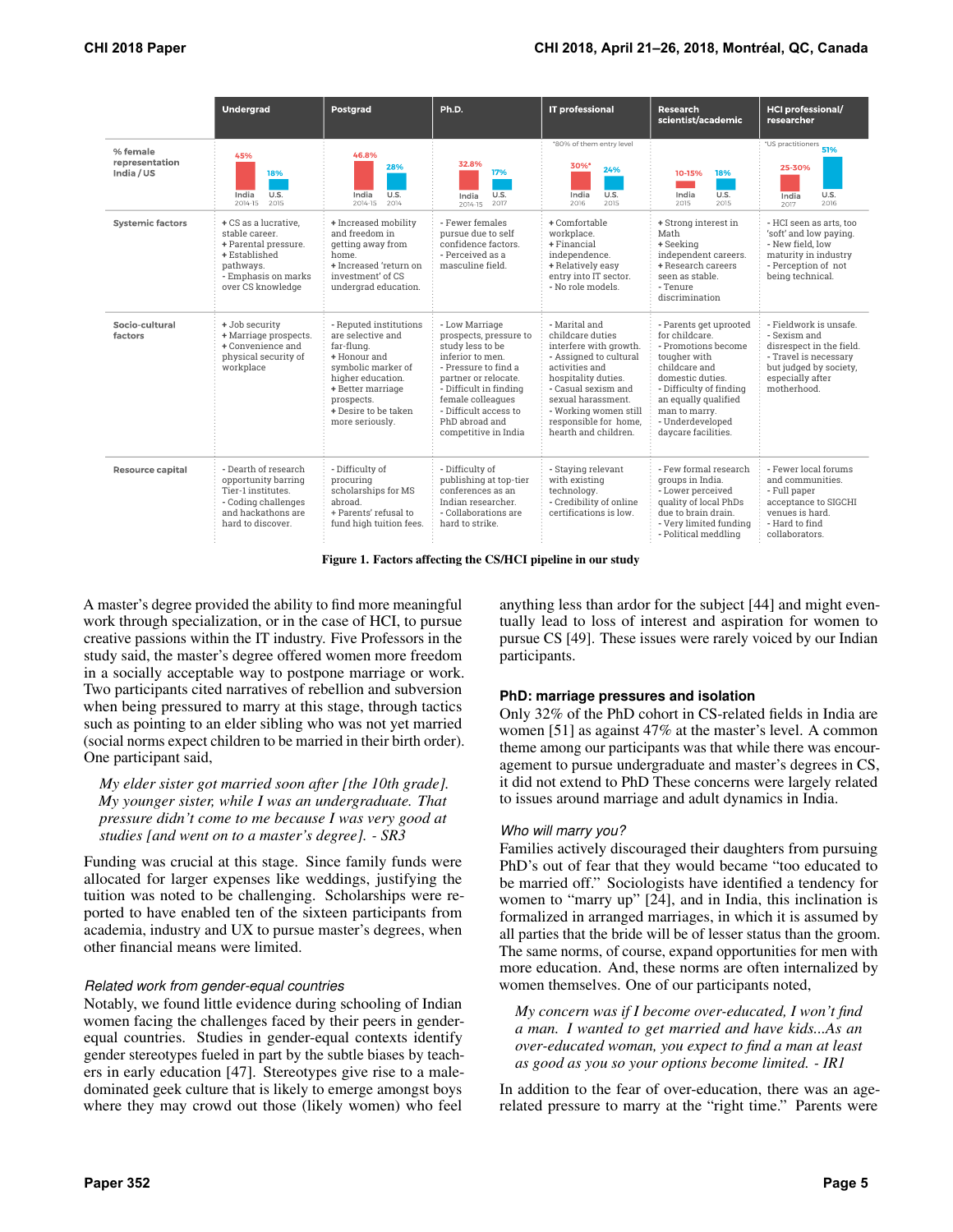reported to feel an obligation to ensure their daughters' marriage and it was expressed as an overt or covert pressure for their daughters to marry soon after obtaining bachelor's degrees. Considerable stigma is attached to single women past their mid-20s, with parental concerns ranging from social perception, diminished potential for marriage, or threats to future childbearing. One of the participants reported that balancing the need to appease parents with the pursuit of academic responsibilities led to mental stress, anxiety, and depression.

Indian parents often save for daughters' weddings in the same way that American parents save for college tuition [\[7\]](#page-10-31). Our participants thus reported that they could not have entered doctoral programs without guaranteed funding, since their parents refused to pay for PhD education, and taking on loans was prohibited (another liability for marriage).

In case of married participants, their life decisions were often determined by the husband and his family. This appropriation of agency led to complex negotiations across desires, value systems and priorities. There were instances reported around struggles to convince their in-laws about temporary relocation to finish their doctoral programs. Participants spoke about colleagues from their university who did not continue with a research career because of lack of support from in-laws. An associate professor in our study noted:

*A brilliant classmate of mine was from a small village... Her parents forced her to get married on the condition that she'd only complete a MSc. The friend really wanted to do a PhD. She was hoping her husband would allow her to do an MPhil, but he didn't. - SR1*

Marital concerns intersect with geographic mobility to cause problems for womens hoping to pursue PhDs. Doctoral studies are often constrained by advisor location, hence pursuing a PhD often requires moving away from one's home town. Three out of nine faculty who had moved away from home reported that such moves offered new-found freedom away from close family scrutiny, but others reported challenges for marriage. As in other cultures, social pressures for wives to move where their husbands work is more intense than the converse.

# *Community, collaborations and role models*

The lack of aspirational role models (for upward mobility) outside family was a concern not only for oneself, but to show as an example to their family as well. Participants found it hard to collaborate with their male colleagues due to restrictions placed on them by their parents and educational institutions or for the fear of appearing too forward. Some reported participating in online groups by assuming gender neutral identities to avoid unwanted attention. These constraints faced by the participants lead to an isolating experience.

A distinct lack of aspirational role models was reported. Participants noted that while there was an abundance of familial and relational role models (siblings, cousins, mothers), aspirational figures to emulate for further education and career success in computing were limited. The absence was especially profound for participants hailing from rural and peri-urban areas. Female role models were difficult to find, especially in families where the participant was the first person to break

socio-cultural cycles. Relatable role models served an important role for the *entire* family as much as they did for the scholar or student. Our participants noted that the presence of a role model from a similar community/region as theirs would help them start a dialogue with their parents/partners about their independence and careers. PhD5 discusses the importance of relatable role models:

*When I search online for CS leaders and lectures, all I get is male professors. There are no women, forget Indian women. I can't show my mom a Sheryl Sandberg and say I want to be like her. - PhD5*

Our participants could not take advantage of in-person study circles, an important aspect of peer learning, due to reservations in interacting with male colleagues. Gendered hostel curfews (women typically have a curfew; men do not) made it difficult for men and women to collaborate. Calling male colleagues over the phone for any help was viewed as "desperate," limiting conversations to social media channels. Requests of help were sometimes misconstrued by male classmates as sexual or romantic advances. (In IT11's case, men explicitly expressed a need for sexual and romantic favors in return for collaboration.) In a couple of instances, men were reported to be unwilling to include women in discussion groups even at the PhD level because of their discomfort.

Technology was instrumental in managing the gendered identity, by allowing participation, finding collaborations, and sustaining careers. Communities like Github, Stackoverflow and GeeksforGeeks were used anonymously or with e-mail logins to engage with the wider competitive programming circles. Social media handles were avoided publicly in order to fend off subsequent unwanted male advances in the form of incoming friend requests and messages (including nude pictures).

#### *Related work in gender-equal countries*

In the literature from gender-equal countries, lack of role models, encouragement from faculty [\[30\]](#page-10-32) and academic institutional practices [\[21\]](#page-10-33) are cited as barriers to women to pursue doctoral studies in STEM fields but the single largest bottleneck is the representation of women in early education [\[8\]](#page-10-34). This bottleneck does not appear to exist in India leading one to conclude that the pressures to get married and isolation from the lack of community are the primary factor in the discouragement of women from doctoral studies.

#### **Careers and practice: sharp drops due to family life**

India women represent a greater share of CS employment than in the overall labor force (30% of IT employees are women compared to 25% overall). In contrast in the United States, the percentage of women in CS is less than half of overall women's participation in the workforce (24% in IT vs. 46% overall) [\[3,](#page-10-13) [53\]](#page-11-8). Even though the percentage of women in leadership positions in both countries is minimal, in India, it is only 1% women in executive positions (cf. 5.2% in U.S.A.) [\[53,](#page-11-8) [39\]](#page-10-35). Much of this is explained by the stark drop by women in the Indian CS workforce as they approach the age of 30. Marital and familial responsibilities interfere with career progress.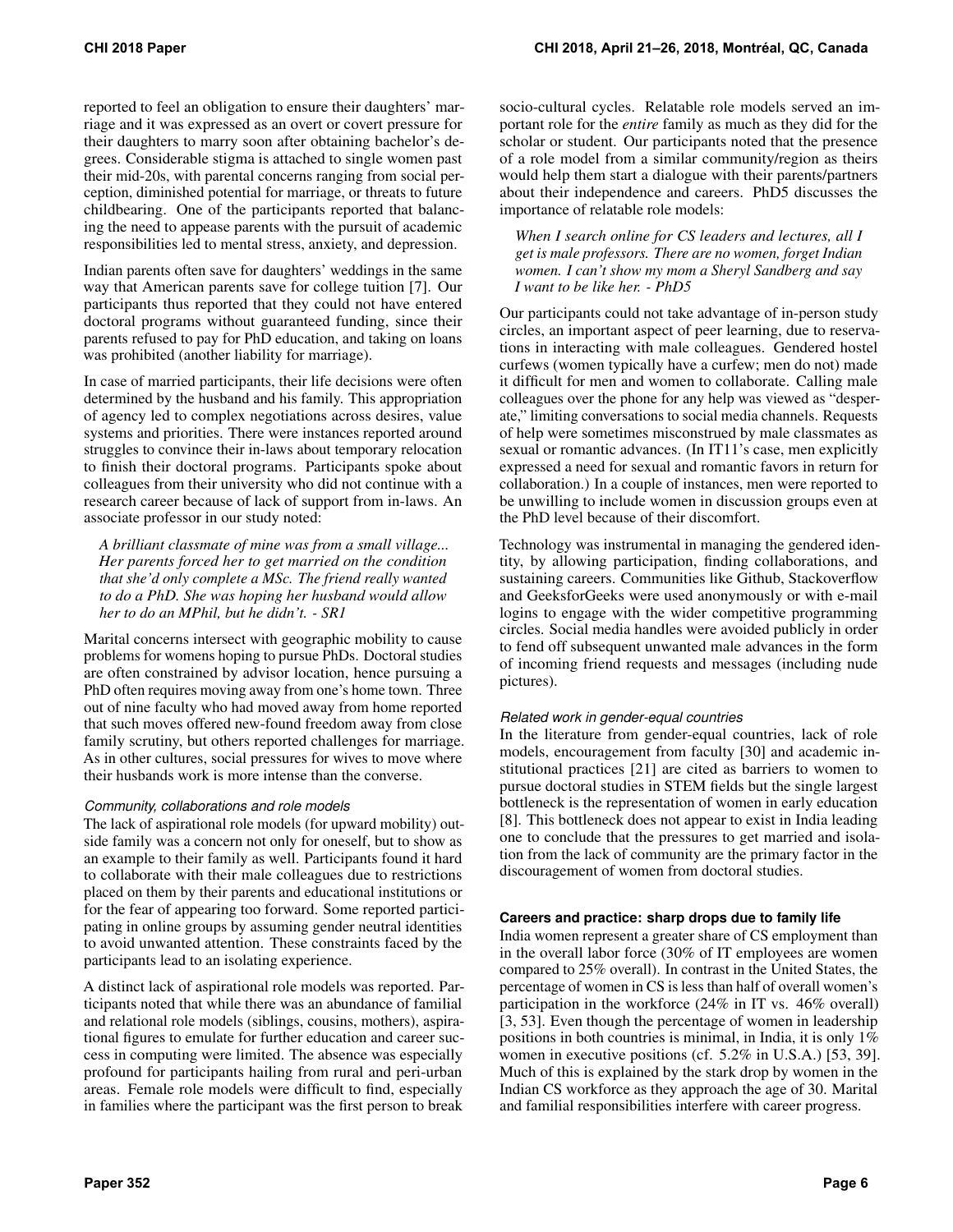# *Marriage and childcare*

The women in our study noted that their career choices involved multiple stakeholders (husband, parents, and in-laws). Practices and policies around maternity leave further led to discrimination.

In India's patriarchal society, the onus of domestic labor falls unequally on women. Indian men notoriously do the least amount of housework compared to most other countries (Indian women spend 298 minutes daily on domestic chores while men spend 19 minutes; in America, the figures are 126 minutes (women) and 82 minutes (men)) [\[10\]](#page-10-36). Even senior researchers in our study managed a full day of work in the office and went home to domestic duties. Nine of the eleven researchers (academic and industry) we spoke to reportedly employed domestic help (household labor is relatively affordable in India), but their management was still reported to be a time-consuming task by our participants. Childcare was squarely a gendered job. Consequently, there was little time for self-care and extra-curricular professional work. Despite juggling professional and familial duties, six out of eight professors with children expressed that credit was unfairly not attributed to them. IR1 discussed how her partner was elevated socially when performing the same duties as her, and how the very act would lead to society's judgment of her failing in her motherly duties.

India has a 26-week maternity leave policy (paternity leave is only mandated for public sector jobs, for a short 15 days). However, workplace re-entry and re-integration policies were reported to be weak. Participants discussed how daycare centers were not well-developed in India, with no formal training for center operators. Taken together, the impact of the long absence from the workforce had drastic, discriminatory consequences for our participants. Participants from academia reported that the lack of fluid time owing to domestic and childcare responsibilities affected their work patterns. Participants from the industry noted that having a baby after having established themselves as indispensable to the company had a significant impact on the flexibility they received from the company. IT12, an ex-engineer described that she was moved from a software development role to testing against her will, upon returning from her first maternity leave. Quitting after her second maternity leave, she was unable to find entry back into the software industry after two years, at the time of the interview.

#### *Software careers*

Structurally and culturally, the Indian IT industry presents disproportionate challenges for women. The emphasis on late night shifts was challenging for women with families; physical safety issues present obstacles to mobility and social acceptance. These factors attribute to the drop in the representation of women from 80% at entry level to 25% at managerial positions to less than 1% in the C-suite [\[53\]](#page-11-8).

Despite India's IT industry boom, the structural design of the technology sector is antagonistic to women's success. Success in this work environment and team culture depends on physical presence in meetings, brainstorms and check-ins. Though progressive companies provide the option to work from home, getting work done in a remote environment was viewed as "chilling out" and few steps were taken towards inclusion in remotely-distributed meetings. IT12 described how working from home could only be used for 'legitimate' emergency situations approved by her manager, such as children's sickness. Participants expressed that promotions were denied despite having scored well on performance cycles, with the reason for denial being "not being around." The average Indian employee spends 52 hours per week at work, which is higher than most countries [\[59\]](#page-11-24)—a situation which does not translate well to competing childcare and household obligations.

Safety and security were other issues that affected our participants. IT outsourcing work hours often involve late-night shifts with socializing after hours. Many of India's IT hubs have emerged in recently urbanized suburban locations, due to tax cuts and large real estate spaces. Locations like Gurugram drastically reduced women's physical mobility at night, requiring security escorts even in company cabs. Working long hours or night shifts placed severe restraints on women's ability to access their workplace, vis-a-vis their male counterparts. IT14 notes:

*I am scared to go from my office to home in the night fearing instances such as rape and sexual harassment specifically in my city. I have to ensure that I go back with a male colleague in the night. The lack of public transport at night worsens things.- IT14*

#### *Research careers*

Nine out of ten female professors in our study were married to fellow researchers; while these relationships were cemented on compatibility, mutual attraction and other factors, preemptive avoidance of being married (through arranged marriage) to a male member from another profession was cited as a factor. In this India-specific two-body problem, women felt sidelined compared to their partners. They further encountered discrimination in promotion decisions.

Participants expressed an interest in flexible work hours, drawing a distinction from "*not lower standards or less work pressure, but just flexible time*" to be evaluated on equal terms as male counterparts. JR1 articulated that "*the responsibility needs to be shared between men and women, and women should not have to lift the family's burden with no help from the man*." If a couple was working together, it was assumed that the husband was the intellectual contributor or that academic collaborations were initiated with the husband even if both partners were involved.

Either through first-hand experience or second-hand knowledge, five research participants reported that tenure cases were delayed compared to male colleagues. The delays were reported to add to stress, as participants proactively wanted to prove their capabilities early on in order to get promotions they deserved at a normal cycle. JR3, an assistant professor at a top-tier public university, noted that for a maternity leave of six months, her tenure case was delayed by two years.

#### *Related work in gender-equal countries*

Marital responsibilities and child-birth are well documented as impediments to a woman's academic [\[46,](#page-11-5) [69\]](#page-11-6) and professional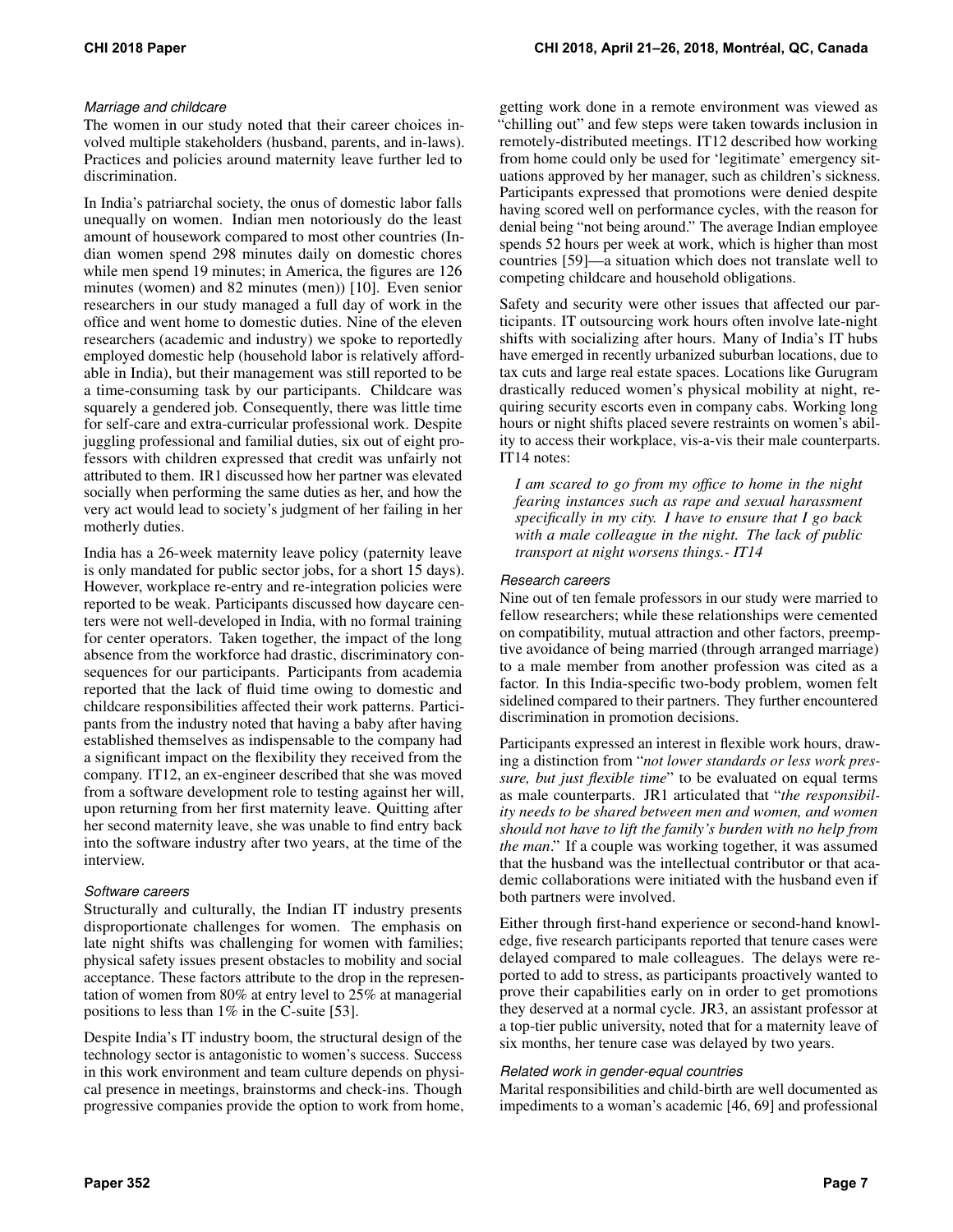careers [\[45\]](#page-11-25), they're exacerbated in the Indian context because of the above mentioned factors. The discriminatory practices and policies in the professional [\[45\]](#page-11-25) and academic environment [\[22,](#page-10-12) [68\]](#page-11-26) seem a commonality across U.S and India.

To summarize, socio-cultural pressures encourage women to enter CS for education. However further along the CS journey, marriage pressures, houseword and childcare duties, and discrimination hinder women's professional growth. We next address issues specific to HCI, as they differ from CS.

#### **HCI in India: artsy and second choice**

Traditionally, computing serves as the broad umbrella under which HCI sits in collaboration with design, information sciences, human factors or cognitive sciences. The interdisciplinary nature of HCI results in multiple entry points into the field from various disciplinary backgrounds. We turn our spotlight on how HCI experiences for women differ from CS. All of the above factors on discrimination and societal pressures in doctoral education, research careers and software jobs still apply to HCI careers.

## *HCI perceived as arts*

In contrast to how HCI programs are placed under the aegis of computer science or information schools in the West, HCI in India is placed within design departments. This translates to HCI being viewed as 'fine arts.' Students earn a bachelor's in design or art, as opposed to engineering or science. The image of HCI as 'arts' in the Indian context implies that it sits low on the economic hierarchy of desirable subjects. It is widely believed that students who cannot get into the high-paying and 'challenging' fields such as engineering and medicine pursue the arts. Because of this association, the social factors that encourage women into computing work against HCI programs. Consequently, an estimated 25-30% of HCI master's and PhD students from leading institutes are women. So why are more men in HCI when it is considered to be the arts? Indian HCI pioneers in our study pointed to how the field was created and instituted by designers, who were predominantly men—this gender imbalance continues to propagate today. As a new field that has not yet achieved legitimacy in India (that HCI can lead to prestigious jobs in the tech sector or in academia is not yet well-known), women hesitate to enter HCI.

Entry into a master's program in HCI requires a candidate to take a design 'entrance exam', unlike in the United States where diverse undergraduate degrees can be sufficient for acceptance. Most universities in India do not support multidisciplinary programs or minors. Therefore, it was reported that when students from various backgrounds entered HCI programs, transitioning to an inter-disciplinary space was challenging. Faculty members reported spending a substantial amount of time on design basics rather than research methods in order to prepare students for industry in a short time. The lack of focus on research is further affected by the relatively short program completion time of two years, where students need to master design fundamentals, learn tools of the trade, write a thesis, and develop a portfolio.

Industry funding and demand for UX designers and usability professionals result in curricula focused on applied research

and getting students industry-ready. The emphasis on applied research diminishes alternative inquiry and epistemologies in HCI, such as critical theory and social science methods, creating unfamiliar environments for students who decide to pursue research in HCI during a PhD. The lack of awareness about research expectations is exacerbated by the small research community, making it difficult to discuss research ideas, share resources, and find collaborators. Consequently, there is relatively lower research output, which in turn affects representation in top-tier HCI venues.

# *Gender discrimination in fieldwork*

Fieldwork is a critical aspect of HCI research, and this is particularly true in India, where a disproportionately high amount of HCI work occurs with low-income communities. Participants were viewed as sexualized beings rather than HCI professionals by a whole range of entities from research participants to accommodation providers.

Travel after marriage and motherhood was reported to be challenging, as women were viewed negatively for appearing to abandon their domestic duties. Participants reported facing rampant sexism and disrespect in the field. Gaining entry in rural communities meant creatively disregarding or overcoming challenges and threats from male members. Entering normalized power structures in male-dominated spaces, in contexts where women are often considered inferior, implied that those associations carried over to the female researchers, too. As JR4, a social scientist, notes:

*I face a lot of harassment during field work in rural India... While interviewing men, they would smoke beedis (cheap cigarettes) in my face. - JR4*

Female HCI researchers reported facing issues with room bookings in hotels (where single women seeking rooms are suspected to be sex workers) and solo travel in buses and trains (sexual harassment)—activities that are necessary for any field research. In turn, these societal responses restricted the researcher's mobility and freedom. UX1, recalled her experience conducting fieldwork in small towns:

*When I used to stay alone in hotels, people would give me dirty looks. To avoid any bad incidents, I used to go to my room at 7pm and leave at 8am, not even come out for dinner to not face those weird stares. - UX1*

Single women conducting research were often viewed as 'available' and 'loose,' with phone numbers and names exchanged during recruitment later used for sending friend requests and messages. 3 UX Researchers reported sharing fake or incomplete identity details, maintaining two SIM cards, and using outward markers of married identities. Sometimes, this meant having uncomfortable conversations with forward participants. ("*I had to tell this one study participant who said he liked me and wanted to be romantically involved that I was married*.") Families of female researchers that travel alone were justifiably worried, but in a few cases, to the point of requesting a call every hour to report safety status.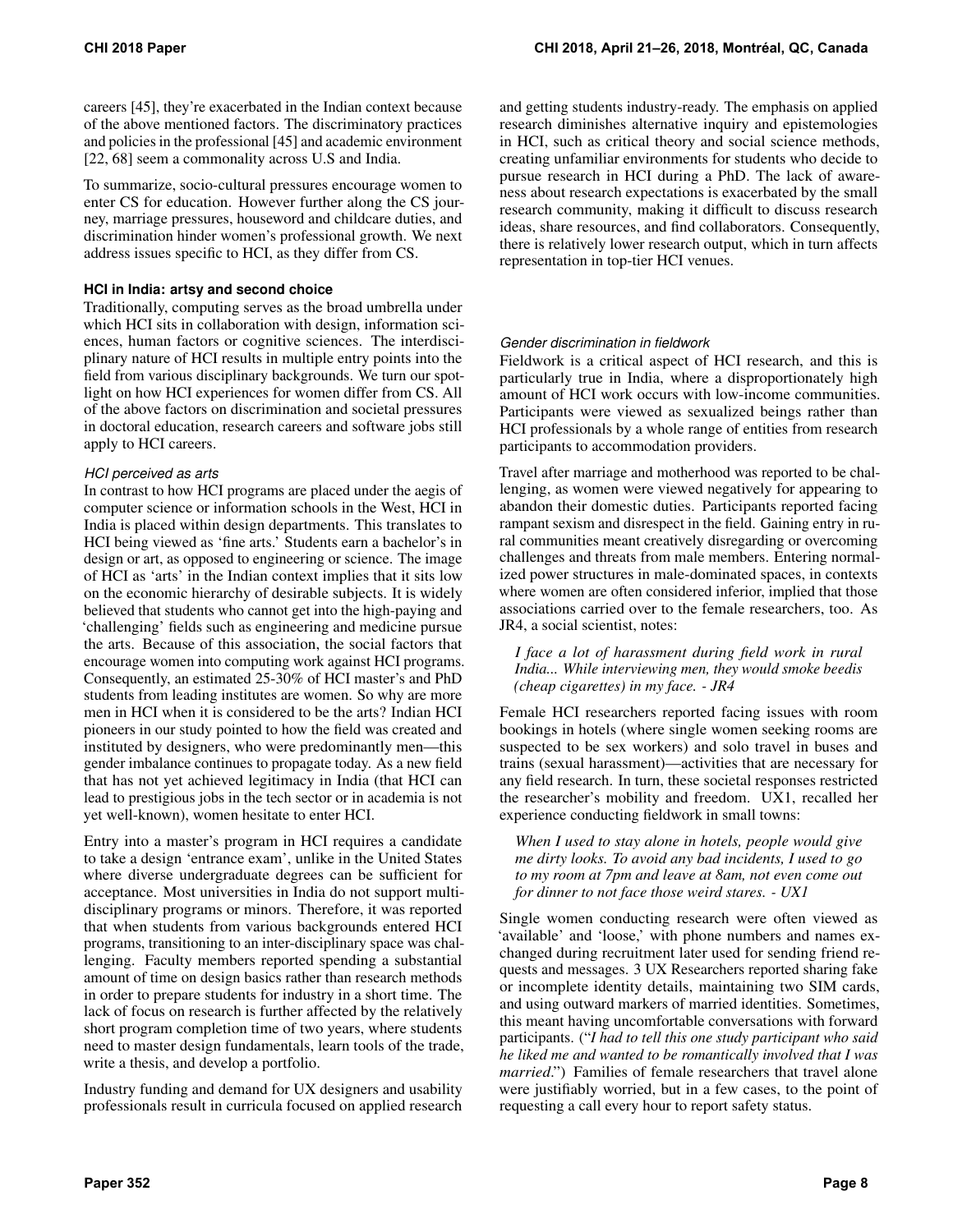## *Feminist connotations*

The Indian HCI community has created a few support groups and fora for women in HCI. Even these fora were not free from unwanted advances. Despite an explicitly worded meeting invite for women in UX, a meetup by one group was attended by 60-70% men. UX3, the organizer of the event described the modifications made as a result:

*These men were coming to meet other girls at the event. So now we have started a "Happy Hour" where every man has to bring a woman in UX. - UX3*

The branding of women in HCI events impacted attendance and involvement. In one of the sessions, a feminist HCI talk was arranged. However, the session saw poor attendance by *both* men and women. As the organizer noted, *"the term 'feminism' is almost abused in India, so much that it has lost its real meaning."* Feminism is deeply misunderstood by both men and women in India, often perceived as male-bashing in many circles. Just for example, a popular Bollywood actress Parineeti Chopra commented, "*I want girls to be treated the way men are... So, I do want to be a role model, but not a feminist*" [\[64\]](#page-11-27). The languages and comprehensions around gender equality in various global contexts further call for reflection on the critical discourse on feminist HCI worldwide.

# *Gender in everyday HCI practice*

Everyday discriminatory acts were noted to occur in the workplace, similar to the previous section, but in core HCI activities of design critique, brainstorming, and collaboration. A few participants reported facing unfair criticism when presenting research insights or designs. Brainstorming, ideation and collaborative analyses are critical to HCI research and practice, and depend upon impartial representation of voices. Yet most HCI participants reported being undermined by being talked over and having to play dumb in collaboration sessions.

# *Related work in gender-equal countries*

Unlike in India, related work in the United States suggests considerable gender parity in HCI [\[19,](#page-10-5) [18,](#page-10-24) [44\]](#page-11-22).

# **DISCUSSION**

Our findings suggest a number of ways in which technology companies, Indian policy-makers, and academic institutions could support women in computing and HCI careers. We divide our discussion into those that we believe are broadly societal and hence more challenging to change, and those which we believe the CHI community can address.

#### *Better workplace policies*

Solutions used in gender-equal countries to address the "leaky pipeline" in the workplace should be considered in Indian technology firms and universities, as the problems seem to be similar and at least as problematic. Everything from gender-equal parental leave policies, to diversity workshops, to systematic recruiting outreach to women is likely to have some impact. Re-integration back into work and fair, consensual assignment of work roles after long leaves are crucial to equitable treatment (see [\[67\]](#page-11-28) for potential solutions). Work from home is problematic without corresponding policies on inclusively

integrating remote employees. Everyday biases could be significantly reduced by regularly sensitizing employees about their unconscious biases, especially those resulting out of ignorance and blind adherence to social norms [\[41\]](#page-11-29). Technology firms should be called to take up global gender-equity causes publicly. Fair and inclusive environments further enable equal female participation in various aspects of HCI research and practice, such as fieldwork, brainstorming, design critique, or usability studies. Ultimately, gender parity of HCI researchers enables better design for end-users as a whole [\[4,](#page-10-22) [5,](#page-10-21) [19\]](#page-10-5).

## *Familial support systems*

Our research points out that it is insufficient to have early CS education or a passion for computing; without the support of family members and society, women will continue to face the burden of navigating social norms in making progress in their careers. To erode societal stigma against PhDs for women, parents of junior practitioners and researchers may be targeted in re-shaping deeply ingrained societal attitudes on women's gender roles (see, for example, [\[66\]](#page-11-9)). Partners in later stages should be included in efforts to encourage women's career successes, since they are crucial in financial and emotional support, and earning the backing of in-laws. This may take the shape of easily accessible programs for parents or partners to code, enabling 'take your parents or spouse to work' day more widely, and open house fora (such as the Indian Institute of Science's Open Day initiative for parents). These initiatives expose family members firsthand to the benefits of being in senior management, instill empathy, and make computing more human-friendly. It may be helpful to run social marketing campaigns that highlight women with PhDs who also have "successful" families. Of course, any such messaging must take pluralistic viewpoints into account, such as not further stigmatizing unmarried women or those with non-heteronormative identities and not marginalizing those who may not live with or have immediate family members. There may be technology solutions at the margins, mediating between parents and their daughters. For two decades now, many arranged marriages in India begin online with matching sites such as Shaadi.com. Such sites could offer options for women's families to identify men who support prospective partners' further education or prefer highly qualified women.

#### *More relatable role models*

Relatable role models serve an important role for the *entire* family as much as they do for the scholar or student (in contrast to lack of role models for only the individual in the United States [\[62\]](#page-11-4)). However, as noted earlier, local, aspirational role models are difficult to locate within social circles. (Role models are nearly impossible if the female scholar is from a village and is the first person to break the patriarchal norms around education.) Technology and mass media platforms have an important role to play here in serving aspirational local figures and their stories, across a spectrum of gender roles, class, language, and sexuality, and improving discoverability of this content (see, for example, [\[66,](#page-11-9) [69,](#page-11-6) [22\]](#page-10-12).

#### *Financial support for advanced education*

Given that family support for women to pursue CS degrees starts high at the undergraduate level, scholarships and sub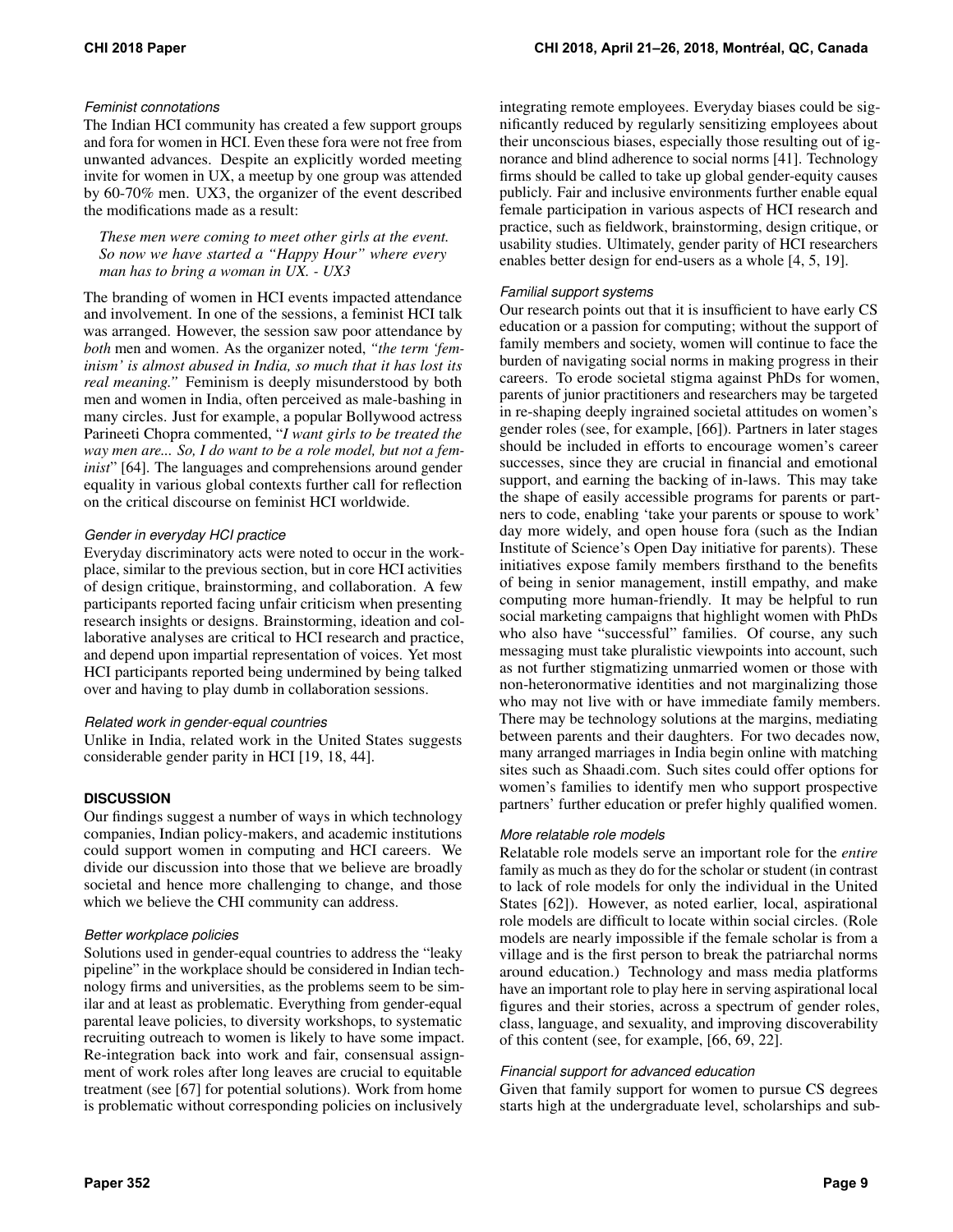sidies for women seem best targeted to master's degrees and PhDs. Such support would enhance women's agency to pursue advanced higher education, to make up for waning familial resources and moral support. As seen above, not only do financial incentives serve a practical purpose of avoiding student debt or placing less financial burden on parents; they further serve a symbolic purpose for the family, in an Indian context where certificates, photo opportunities, and publicity carry tremendous weight through validation (family validation is an important missing piece in the funding issues noted by [\[25\]](#page-10-37), [\[66\]](#page-11-9)). The pressure to get married at this life stage is countered indirectly through scholarships, which provide families the social status and currency, at the same time allow the daughters to study further. Unfortunately there are not enough women-centric scholarships in India, and even if they exist, the awareness is limited to elite universities—making these programs discoverable is key to wider impact on women.

## *Public engagement of HCI*

The same socio-cultural factors that make CS degrees desirable work against HCI education and practice in this milieu; HCI falls under design and arts, which are not seen as feeder channels for software jobs (complementing US-based insights [\[19,](#page-10-5) [18\]](#page-10-24)). The highlighting of HCI as a career option within computing could serve to draw more women into the field, enable more software jobs, develop synergies with computer science research and coworkers, and allow academic publications to be viewed as computing contributions, while also providing women more options when negotiating with their families. The breadth of the field allows the pursuit of careers that some women may find preferable to those involving engineering alone. Should there be "Girls Who HCI" programs alongside "Girls Who Code"? At the same time, HCI researchers and practitioners can expand their role as the conscience of the tech sector, by bringing gender issues to light.

#### *Gainful employment in HCI*

Our research points to the importance of job prospects in the pursuit of educational disciplines (indeed, job stability is one of the core factors for pursuing computing). Universities offering HCI should highlight its career possibilities that may satisfy a broader array of women's occupational preferences, while remaining within the technology sector. The field of HCI may require a push to more strongly associate with the discipline of computer science and be less segregated in nontechnical fields like arts, as in the US where HCI is housed primarily in CS and Information Science departments. Gainful HCI employment is crucial to choosing the specialization (one reason why some of our engineer participants took up HCI degrees in the United States); the HCI community has a critical role to play in industry and academic job creation.

#### *Relevance to other Global South contexts*

And, what about lessons that can be drawn for other countries? One outcome of our interviews that deserves closer scrutiny is the apparent lack of gender-based ability disparities in India. Girls seemed just as confident as boys in STEM subjects. More research is required, but the gender-equal countries could undoubtedly learn from the strengths of India's approach, of early introduction of computing, lack of gender stereotypes

in schools, and positive aspirations around the fields of computing. Other gender-unequal countries could learn from the upward mobility associated with computing, financial independence for women, and the creation of a prosperous IT industry. India, Namibia, South Africa, Brazil and Pakistan are some of the few gender-unequal countries to offer HCI-related programs. While India's HCI challenges are many, extending the research to other gender-unequal countries where HCI is up-and-coming amidst similar aspirational values around the technology sector can help understand gender challenges.

Beyond that, however, our findings offer a few practical recommendations for the gender-equal contexts. Parents cannot be expected to exert hard pressure on their girl children to enter computer science, and even persuasive tactics based on greater financial and marriage prospects seem fraught. As noted by some work in cross-cultural sociology, occupational gender disparities are greater in gender-equal countries for reasons linked to an indulging of essentialist stereotypes [\[11\]](#page-10-38). Perhaps the largest lesson of our study for contexts where concern about women's representation in technology is significant is further confirmation that gender disparities in the technology sector are not inevitable. Cultural forces lead to great variation in the representation of women, and can presumably be changed over time with concerted effort.

## **CONCLUSION**

We presented the gender-related complexities that Indian women face in computing and HCI throughout their life time, drawing from qualitative research with Indian researchers, practitioners, and students. Against a backdrop of entrenched gender discrimination and relatively low literacy rates, India provides a interesting case study of women in computing. Cultural and economic expectations around working in the software industry forged supportive environments for women in the undergraduate and Master's levels (45% women in undergraduate CS programs); but swiftly devolved into discrimination and eventual exit from Ph.D., academia, and IT jobs (where women constitute 80% of entry-level jobs). Specifically, societal stigma against highly qualified women, limited female role models for the family, unfriendly work policies, and delayed promotions affect professional progress. HCI suffers from the converse effect—in viewing HCI education as arts-centric, the field was viewed as less desirable to enter the IT force (only an estimated 25-30% women in HCI programs). Over and above the perception, women were discriminated in the core aspects of HCI research, such as fieldwork, brainstorming, and design critiques.

Future work could extend inquiry to lower-tier colleges, other gender-inequal countries, and include parents and partners of women. We hope that by bringing attention to the societal influence on women's education and careers, we can move towards more equitable computing and HCI for all.

# **ACKNOWLEDGEMENTS**

We wish to thank our research participants, Ashwani Sharma, Garen Checkley, Asif Baki, Vaibhavi Desai, Taylor Herr, Maggie Johnson, David Shapiro, Mo Fong, Jason Ravitz, and Chris Stephenson.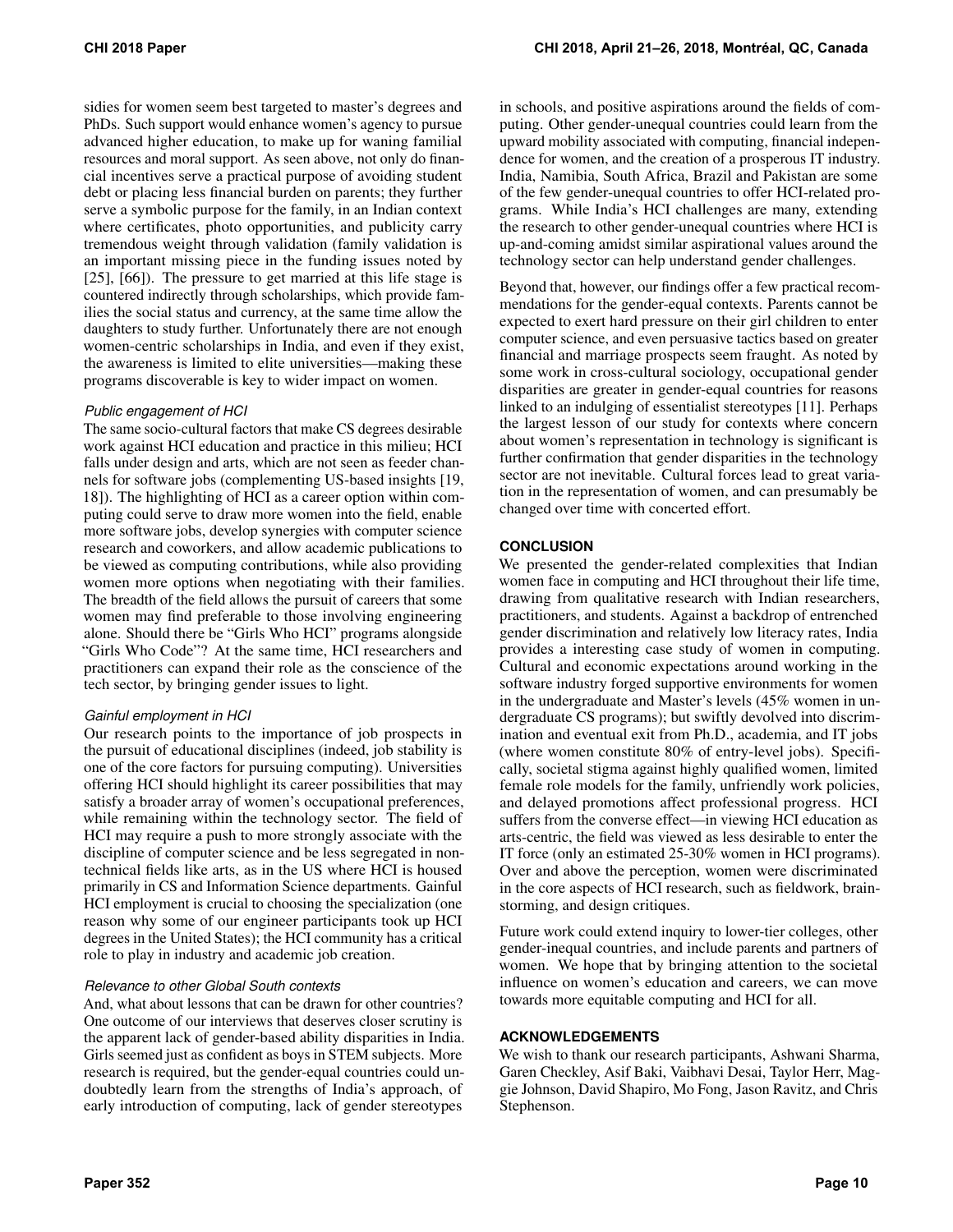## **REFERENCES**

- <span id="page-10-6"></span>1. 2017 (accessed December 30, 2017). *The Global Gender Gap Report 2017*. Technical Report. World Economic Forum. <https://goo.gl/SEoSJt>.
- <span id="page-10-26"></span>2. Emmaneul Amberber. *In 2016, \$4 billion invested in Indian startups =*<https://goo.gl/5k7weK>*, month = December, year = 2016*.
- <span id="page-10-13"></span>3. The World Bank. 2016. Labor force participation rate, female. (2016). <https://goo.gl/rFRWkQ>.
- <span id="page-10-22"></span>4. Shaowen Bardzell. 2010. Feminist HCI: taking stock and outlining an agenda for design. In *Proceedings of the SIGCHI conference on human factors in computing systems*. ACM, 1301–1310.
- <span id="page-10-21"></span>5. Shaowen Bardzell, Elizabeth Churchill, Jeffrey Bardzell, Jodi Forlizzi, Rebecca Grinter, and Deborah Tatar. 2011. Feminism and interaction design. In *CHI'11 Extended Abstracts on Human Factors in Computing Systems*. ACM, 1–4.
- <span id="page-10-1"></span>6. Greg Baumann. *Google cracks Silicon Valley's wall of silence on workforce diversity, confirming that it is largely white and male =* <https://goo.gl/J2Ff1c>*, month = May, year = 2014*.
- <span id="page-10-31"></span>7. Francis Bloch, Vijayendra Rao, and Sonalde Desai. 2004. Wedding celebrations as conspicuous consumption signaling social status in rural India. *Journal of Human Resources* 39, 3 (2004), 675–695.
- <span id="page-10-34"></span>8. Stephen J. Ceci, Donna K. Ginther, Shulamit Kahn, and Wendy M. Williams. 2014. Women in Academic Science. *Psychological Science in the Public Interest* 15, 3 (2014), 75–141. DOI:<http://dx.doi.org/10.1177/1529100614541236> PMID: 26172066.
- <span id="page-10-28"></span>9. Chakreview. "2017 (accessed August 31, 2017)". *Top 10 Highest Paying Jobs in India*. <https://goo.gl/YHsrgK>.
- <span id="page-10-36"></span>10. Mona Chalabi. "2017 (accessed August 31, 2017)". *Internationally, Women Still Spend More Time Doing Chores Housework*. <https://goo.gl/dqjVCz>.
- <span id="page-10-38"></span>11. Maria Charles and Karen Bradley. 2009. Indulging our gendered selves? Sex segregation by field of study in 44 countries. *American journal of sociology* 114, 4 (2009), 924–976.
- <span id="page-10-9"></span>12. Sapna Cheryan, Allison Master, and Andrew N Meltzoff. 2015. Cultural stereotypes as gatekeepers: increasing girls $\angle A\angle Z$  interest in computer science and engineering by diversifying stereotypes. *Frontiers in psychology* 6 (2015).
- <span id="page-10-11"></span>13. J McGrath Cohoon, Zhen Wu, and Jie Chao. 2009. Sexism: toxic to women's persistence in CSE doctoral programs. In *ACM SIGCSE Bulletin*, Vol. 41. ACM, 158–162.
- <span id="page-10-27"></span>14. Shelley J Correll. 2004. Constraints into preferences: Gender, status, and emerging career aspirations. *American sociological review* 69, 1 (2004), 93–113.
- <span id="page-10-19"></span>15. Ruth Schwartz Cowan. 1983. *More work for mother: The ironies of household technology from the open hearth to the microwave*. Vol. 5131. Basic Books.
- <span id="page-10-15"></span>16. Sonali Das, Sonali Jain-Chandra, Kalpana Kochhar, and Naresh Kumar. 2015. Women workers in India: why so few among so many? (2015).
- <span id="page-10-4"></span>17. Deloitte. *Women in IT jobs: it is about education, but also about more than just education =*<https://goo.gl/XDEY8n>*, year = 2016*.
- <span id="page-10-24"></span>18. Susan M Dray, Daniela K Busse, Anke Marei Brock, Anicia N Peters, Shaowen Bardzell, Allison Druin, Margaret M Burnett, Elizabeth F Churchill, Gayna Williams, Karen Holtzblatt, and others. 2014. Perspectives on gender and product design. In *CHI'14 Extended Abstracts on Human Factors in Computing Systems*. ACM, 53–56.
- <span id="page-10-5"></span>19. Susan M Dray, Anicia N Peters, Anke M Brock, Andrea Peer, Allison Druin, Shikoh Gitau, Janaki Kumar, and Dianne Murray. 2013. Leveraging the progress of women in the HCI field to address the diversity chasm. In *CHI'13 Extended Abstracts on Human Factors in Computing Systems*. ACM, 2399–2406.
- <span id="page-10-29"></span>20. Maya Escueta, Tushar Saxena, and Varun Aggarwal. 2013 (accessed August 20, 2017). *Women in Engineering:A comparative study of barriers across Nations*. Technical Report. Aspiring Minds India. <https://goo.gl/kVLVEh>.
- <span id="page-10-33"></span>21. Henry Etzkowitz, Carol Kemelgor, Michael Neuschatz, and Brian Uzzi. 1992. Athena unbound: Barriers to women in academic science and engineering. *Science and Public Policy* 19, 3 (1992), 157–179.
- <span id="page-10-12"></span>22. Susan Kolker Finkel and Steven G Olswang. 1996. Child rearing as a career impediment to women assistant professors. *The Review of Higher Education* 19, 2 (1996), 123–139.
- <span id="page-10-10"></span>23. Allan Fisher and Jane Margolis. 2002. Unlocking the clubhouse: the Carnegie Mellon experience. *ACM SIGCSE Bulletin* 34, 2  $(2002)$ ,  $79-83$ .
- <span id="page-10-30"></span>24. Institute for Family Studies (IFS). "2016 (accessed August 23, 2017)". *Better-Educated Women Still Prefer Higher-Earning Husbands*. <https://goo.gl/7KZRyL>.
- <span id="page-10-37"></span>25. Vashti Galpin. 2002. Women in computing around the world. *ACM SIGCSE Bulletin* 34, 2 (2002), 94–100.
- <span id="page-10-2"></span>26. Melissa Gregg. "2015 (accessed August 8, 2017)". *The Deficiencies of Tech's 'Pipeline' Metaphor*. <https://goo.gl/SPKyBu>.
- <span id="page-10-16"></span>27. Namrata Gupta. 2012. Women undergraduates in engineering education in India: A study of growing participation. *Gender, Technology and Development* 16, 2 (2012), 153–176.
- <span id="page-10-17"></span>28. Namrata Gupta. 2015. Rethinking the relationship between gender and technology: a study of the Indian example. *Work, employment and society* 29, 4 (2015), 661–672.
- <span id="page-10-18"></span>29. Namrata Gupta and Arun K Sharma. 2003. Gender inequality in the work environment at institutes of higher learning in science and technology in India. *Work, employment and society* 17, 4  $(2003), 597 - 616.$
- <span id="page-10-32"></span>30. Jo Handelsman, Nancy Cantor, Molly Carnes, Denice Denton, Eve Fine, Barbara Grosz, Virginia Hinshaw, Cora Marrett, Sue Rosser, Donna Shalala, and others. 2005. More women in science. *Science* 309, 5738 (2005), 1190–1191.
- <span id="page-10-3"></span>31. Steve Henn. *When Women Stopped Coding =*<https://goo.gl/XqkY72>*, month = October, year = 2014*.
- <span id="page-10-7"></span>32. Catherine Hill, Christianne Corbett, and Andresse St Rose. 2010. *Why so few? Women in science, technology, engineering, and mathematics.* ERIC.
- <span id="page-10-8"></span>33. Hai Hong, Jennifer Wang, Jason Ravitz, and Mo-Yun Lei Fong. 2015. Gender Differences in High School Students' Decisions to Study Computer Science and Related Fields. In *SIGCSE*. 689.
- <span id="page-10-25"></span>34. IBEF. "2017 (accessed August 23, 2017)". *IT & ITeS Industry in India*. <https://goo.gl/koCxdN>.
- <span id="page-10-23"></span>35. Kori Inkpen. 1997. Three important research agendas for educational multimedia: Learning, children and gender. In *AACE World Conference on Educational Multimedia and Hypermedia*, Vol. 97. 521–526.
- <span id="page-10-0"></span>36. Amanda Kimball. 2011. *UC Davis study of California women business leaders: A census of women directors and highest-paid executives*. Graduate School of Management, University of California, Davis.
- <span id="page-10-14"></span>37. Stephan Klasen and Janneke Pieters. 2015. What explains the stagnation of female labor force participation in urban India? *The World Bank Economic Review* 29, 3 (2015), 449–478.
- <span id="page-10-20"></span>38. Nalini P Kotamraju. 2011. Playing stupid, caring for users, and putting on a good show: Feminist acts in usability study work. *Interacting with Computers* 23, 5 (2011), 439–446.
- <span id="page-10-35"></span>39. Anne Krook. "2017 (accessed August 23, 2017)". *Tech and the Gender Pay Gap*. <https://goo.gl/HLjBns>.